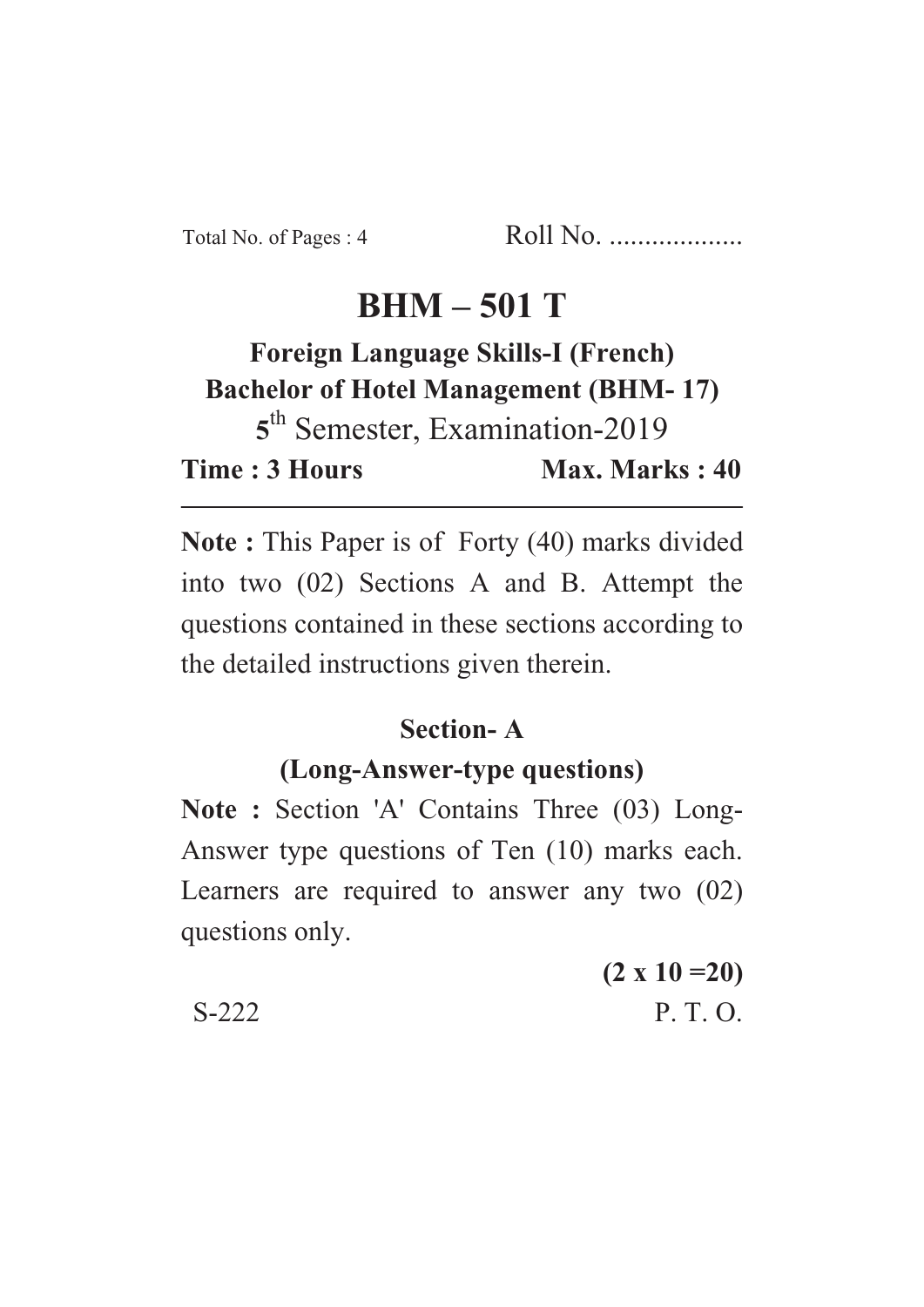1. Write the conjugation of the following verbs in present indicative tense -

> Avoir, decendre, boire, vouloir, S'appeler

- 2. Write your introduction in French.
- 3. Write the Conjugation of the following verbs in present indicative tense -

Remplir, faire, travailler, comprendre, acheter

#### **Section - B**

## **(Short-Answer-Type questions)**

**(Short-Answer-Type questions) Note : Section 'B' contains six (06) Short- answer** type questions of Five (05) marks each. Learners are required to answer any Four (04) questions only.

**(4x5=20)**

S-222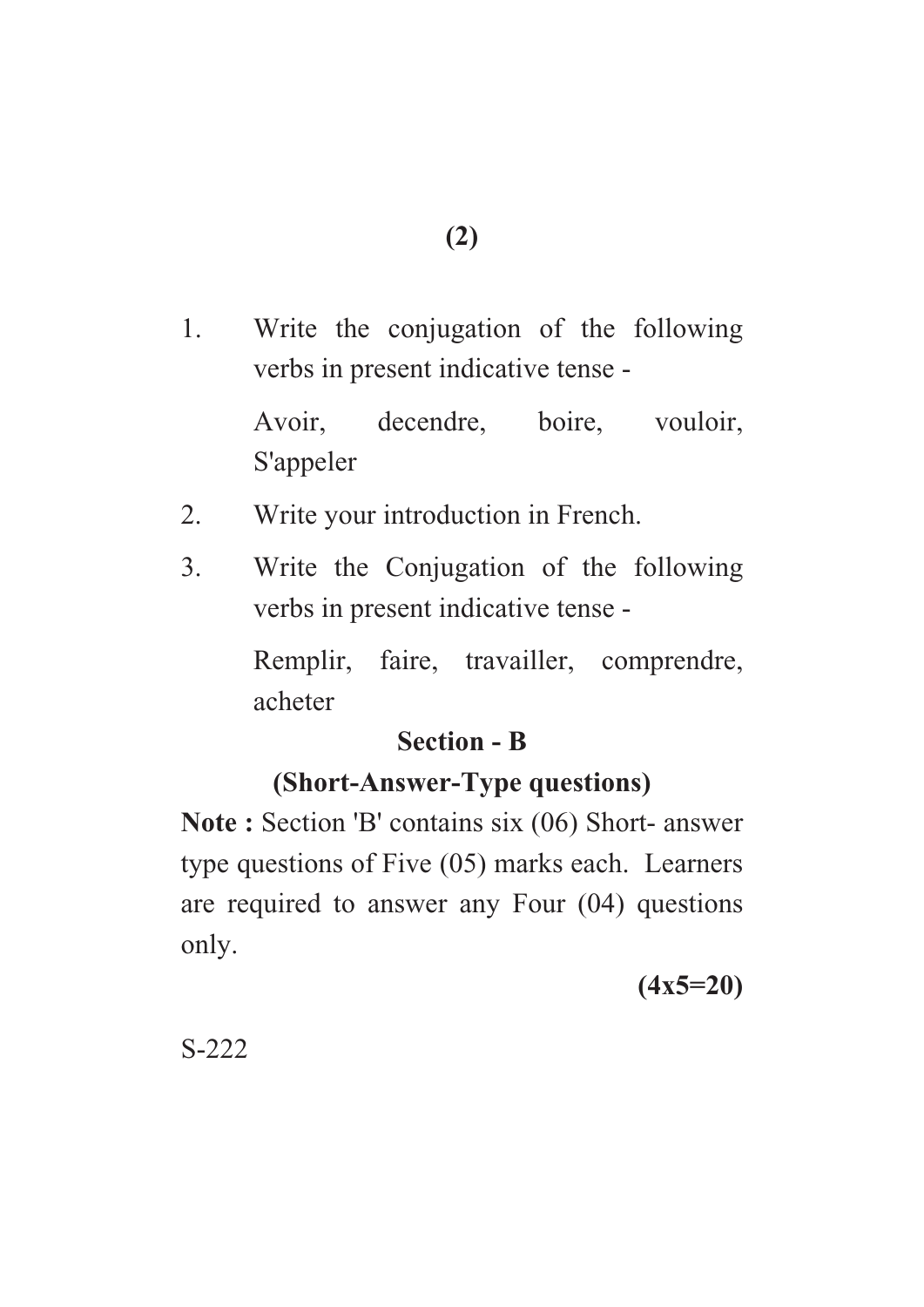1. Write the names and nationalities of the following countries in French -

India, USA, Japan, Belgium, Nepal

- 2. Write numbers from 1 100 in French.
- 3. Translate the following in French
	- a) I can speak three international languages.
	- b) Rohan is taller than Ritesh.
	- c) My father works in the university.
	- d) My mother is a businesswoman.
	- e) January is the first month of a year.

#### S-222 P. T. O.